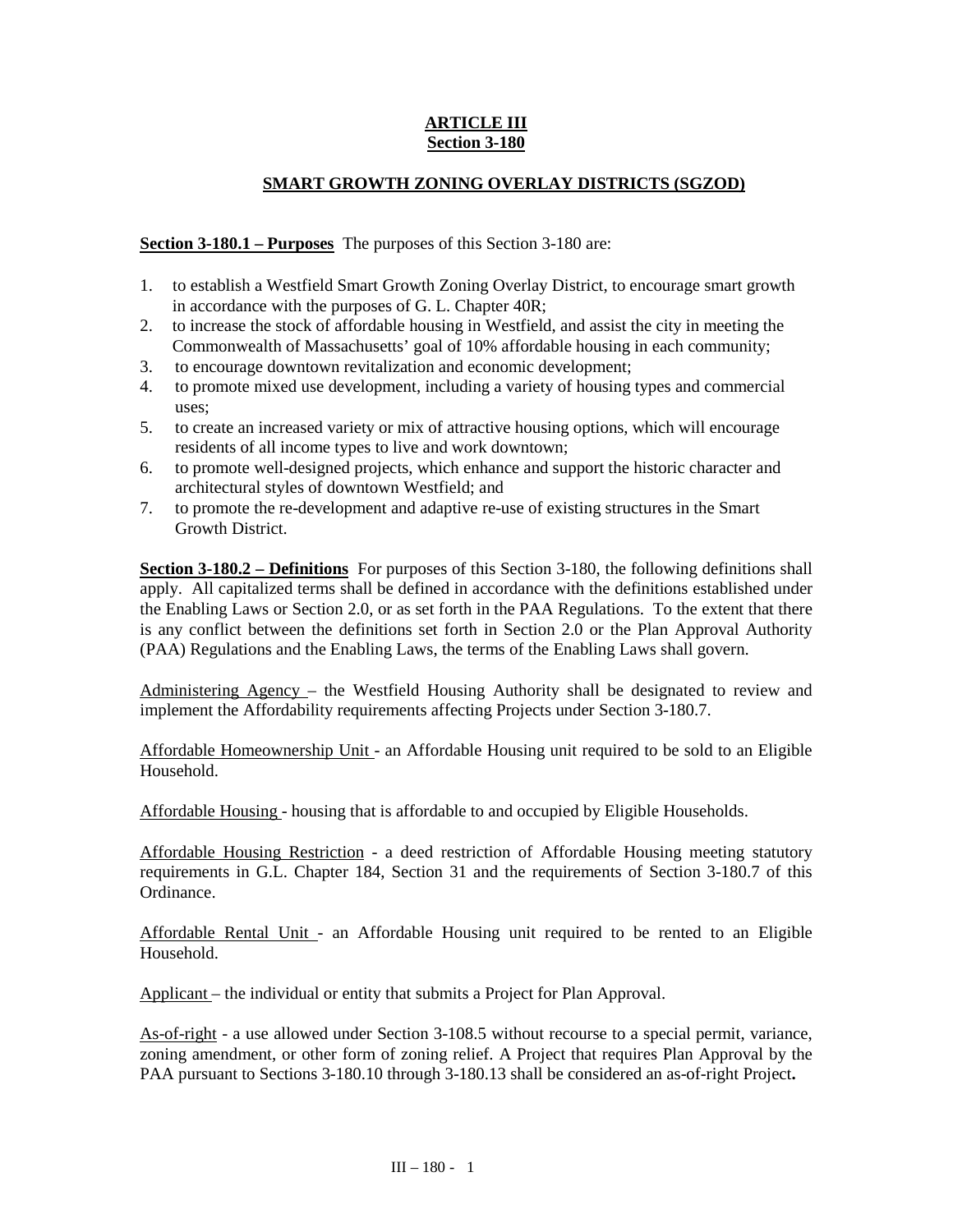Department or DHCD - the Massachusetts Department of Housing and Community Development.

Design Standards – means provisions of the attached standards made applicable to Projects within the SGZOD that are subject to the Plan Approval process.

Double or triple-decker 2 and 3 family residential uses— is a two or three-story building, where each floor consists of one dwelling unit. Each unit typically has a front and/or back porch and, because the buildings are usually freestanding, windows on all four sides.

Eligible Household - an individual or household whose annual income is less than 80 percent of the area-wide median income as determined by the United States Department of Housing and Urban Development (HUD), adjusted for household size, with income computed using HUD's rules for attribution of income to assets.

Enabling Laws – M.G.L. Chapter 40R and 760 CMR 59.00.

Mixed-Use Development Project – a Project containing a mix of residential uses and nonresidential uses, as allowed in Section 3-180.5, and subject to all applicable provisions of this Section.

PAA Regulations – the rules and regulations of the Plan Approval Authority adopted pursuant to Section 3-180.10.

Plan Approval - standards and procedures which [certain categories of] Projects in the SGZOD must meet pursuant to Sections 3-180.10 through 3-180.14 and the Enabling Laws.

Plan Approval Authority (PAA) - The Westfield Planning Board shall be the local approval authority authorized under Section 3-180.10 to conduct the Plan Approval process for purposes of reviewing Project applications and issuing Plan Approval decisions within the SGZOD.

Project - a Residential Project or Mixed-use Development Project undertaken within the SGZOD in accordance with the requirements of this Section.

Residential Project - a Project that consists solely of residential, parking, and accessory uses, as further defined in Section 3-180.5.

SGZOD – the Smart Growth Zoning Overlay District established in accordance with this Section.

Townhouse Style Single Family Residential Uses, Attached— a row of houses connected by common side walls, each unit generally having two or more floors. Each unit is on its own separate lot where the use of the lot is within the exclusive control of the owner of the lot though it may be subject to a homeowners association controls on architectural design, landscaping and maintenance.

Wetland Resource Area- defined in the Wetlands Protection Act (310 CMR 10.04).

Zoning Ordinance - the Zoning Ordinance of the City of Westfield.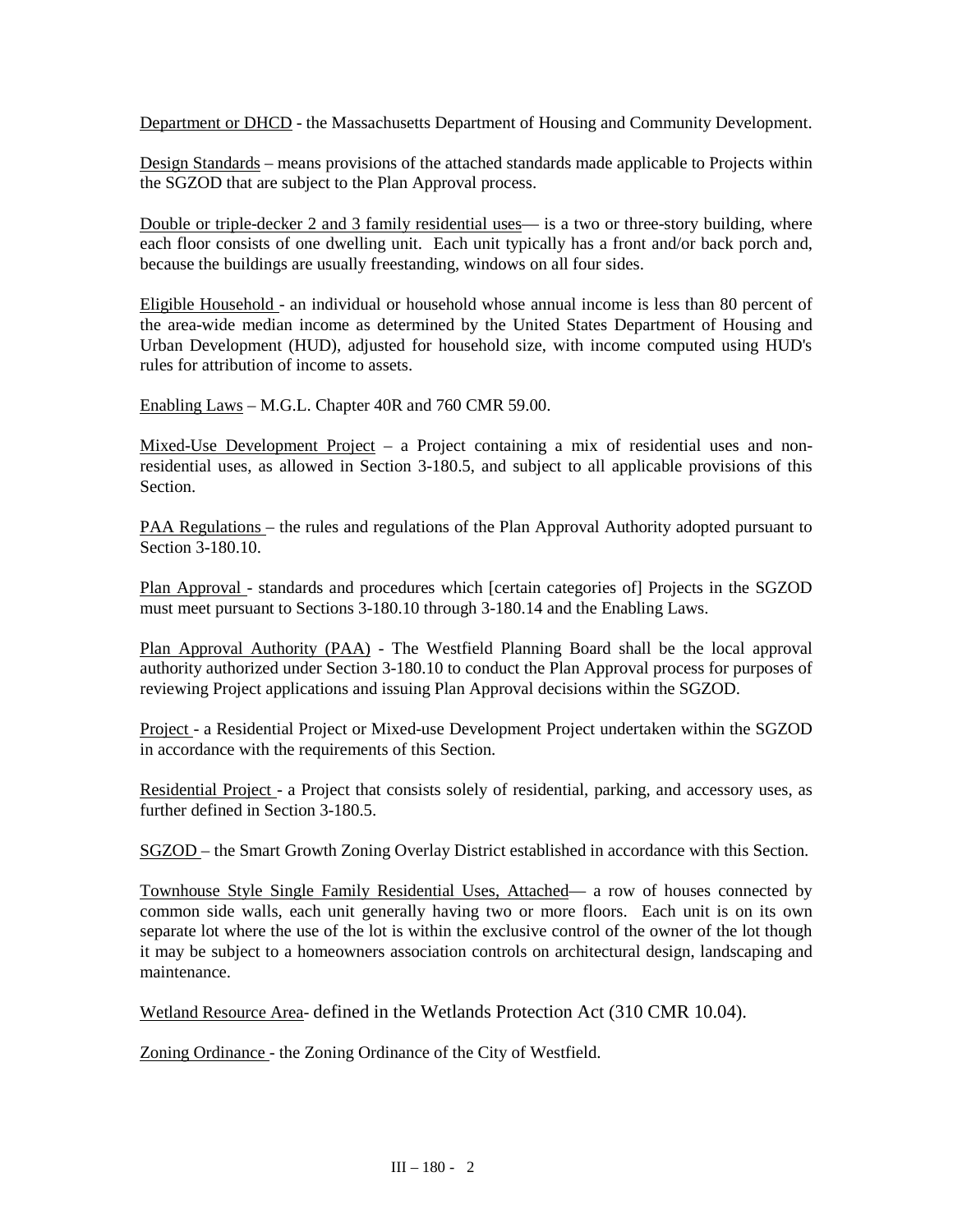# **Section 3-180.3 - Overlay Districts**

1. Establishment. The Westfield Smart Growth Zoning Overlay Districts, hereinafter referred to as the "SGZOD," is currently composed of one overlay district, the Southwick Road Smart Growth Zoning Overlay District, having a land area of approximately 22.2acres in size that is superimposed over the underlying zoning districts and is shown on the Zoning Map as set forth on the map entitled "Westfield Smart Growth Zoning Overlay District, dated \_\_\_, prepared by \_\_\_." This map is hereby made a part of the Zoning Ordinance and is on file in the Office of the

City Clerk. Additional Smart Growth Zoning Overlay Districts may be added to this ordinance at a later date.

2. Subdistricts. The SGZOD contains the following sub-districts:

i. Mixed Use Sub-District ii.Residential Sub-District

# **Section 3-180.4 - Applicability of SGZOD**

1. Applicability of SGZOD. An applicant may seek development of a Project located within the SGZOD in accordance with the provisions of the Enabling Laws and this Section, including a request for Plan Approval by the PAA, if necessary. In such case, notwithstanding anything to the contrary in the Zoning Ordinance, such application shall not be subject to any other provisions of the Zoning Ordinance, including limitations upon the issuance of building permits for residential uses related to a rate of development or phased growth limitation or to a local moratorium on the issuance of such permits, or to other building permit or dwelling unit limitations.

2. Underlying Zoning. The SGZOD is an overlay district superimposed on all underlying zoning districts. The regulations for use, dimension, and all other provisions of the Zoning Ordinance governing the underlying zoning district(s) shall remain in full force, except for those Projects undergoing development pursuant to this Section. Within the boundaries of the SGZOD, a developer may elect either to develop a Project in accordance with the requirements of the Smart Growth Zoning, or to develop a project in accordance with requirements of the regulations for use, dimension, and all other provisions of the Zoning Ordinance governing the underlying zoning district(s).

3. Administration, Enforcement, and Appeals. The provisions of this Section shall be administered by the Westfield Office of Community Development, except as otherwise provided herein. Any legal appeal arising out of a Plan Approval decision by the PAA under Sections 3- 180.10 through 3-180.14 shall be governed by the applicable provisions of G. L. Chapter 40R. Any other request for enforcement or appeal arising under this Section shall be governed by the applicable provisions of G. L. Chapter 40A.

**Section 3-108.5 - Permitted Uses** The following uses are permitted as-of-right or by Plan Approval as noted in the table below for each Subdistrict: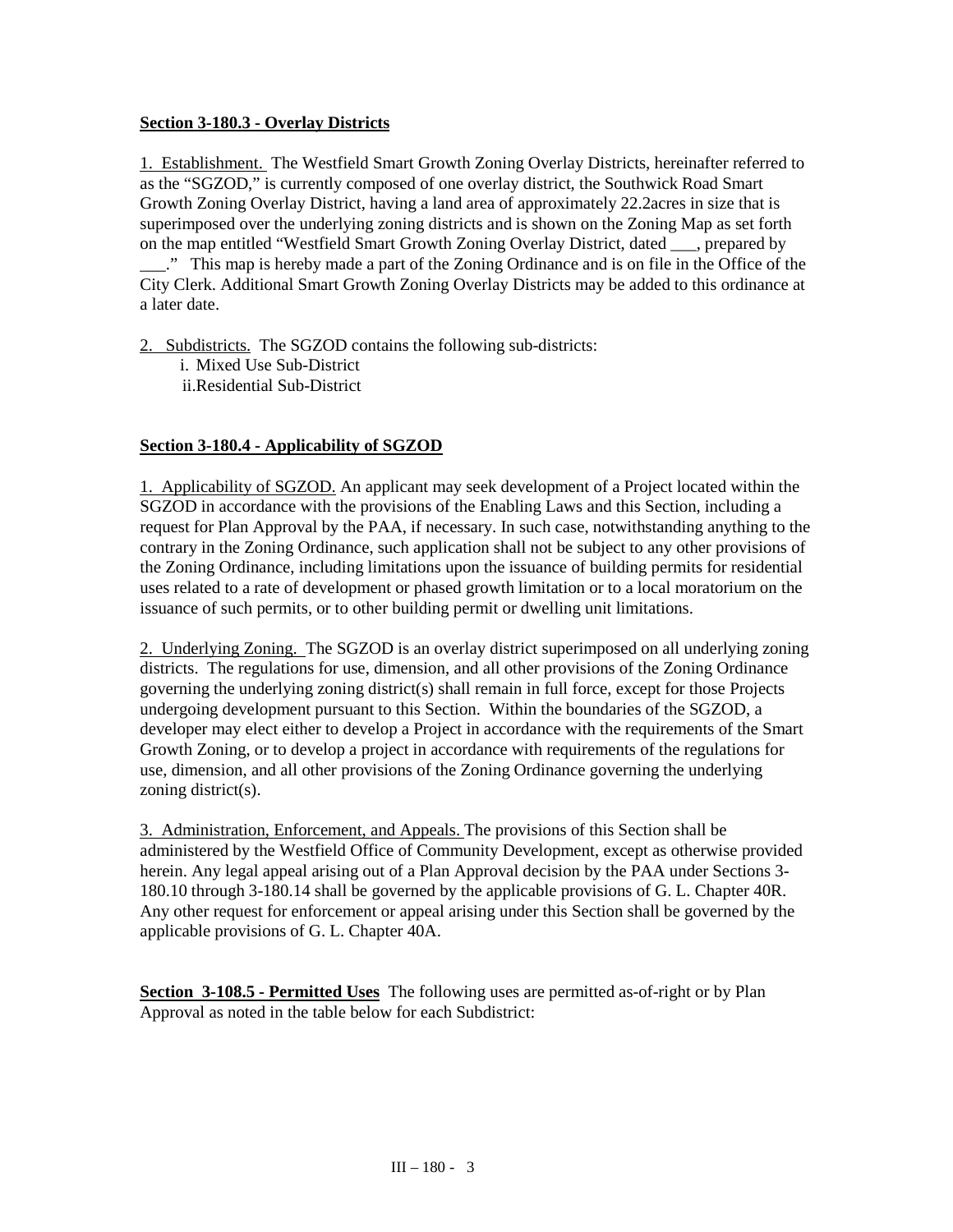| <b>Use Type</b>                                                                                                                                                                                                                                                                                                                                                                                                                               | <b>Mixed Use Sub-</b><br><b>District</b> | <b>Residential Sub-</b><br><b>District</b> |
|-----------------------------------------------------------------------------------------------------------------------------------------------------------------------------------------------------------------------------------------------------------------------------------------------------------------------------------------------------------------------------------------------------------------------------------------------|------------------------------------------|--------------------------------------------|
| Single-family Residential Uses,<br>Detached                                                                                                                                                                                                                                                                                                                                                                                                   | Permitted by right                       | Permitted by right                         |
| Townhouse style<br>Single Family Residential Uses,<br>Attached (2-4 units per structure)                                                                                                                                                                                                                                                                                                                                                      | Permitted by right with<br>Plan Approval | Permitted by right with<br>Plan Approval   |
| Double-decker and Triple-decker style<br>2 and 3 family Residential Uses                                                                                                                                                                                                                                                                                                                                                                      | Permitted by right with<br>Plan Approval | Permitted by right with<br>Plan Approval   |
| Multi-family Residential Uses (5 or<br>more units per structure)                                                                                                                                                                                                                                                                                                                                                                              | Permitted by right with<br>Plan Approval | N <sub>o</sub>                             |
| <b>Assisted Living</b>                                                                                                                                                                                                                                                                                                                                                                                                                        | Permitted by right with<br>Plan Approval | Permitted by right with<br>Plan Approval   |
| Mixed use development projects,<br><b>Residential Component</b>                                                                                                                                                                                                                                                                                                                                                                               | Permitted by right with<br>Plan Approval | Permitted by right with<br>Plan Approval   |
| Mixed use development projects,<br><b>Commercial Component</b> , including<br>neighborhood scale commercial or<br>institutional uses with a maximum<br>gross square footage of 5,000 per<br>commercial unit and a maximum<br>building footprint of 2,500 square feet,<br>including convenience and grocery<br>stores, retail stores, service businesses,<br>restaurants, professional offices,<br>parks, recreation and conservation<br>areas | Permitted by right with<br>Plan Approval | Permitted by right with<br>Plan Approval   |
| Parking accessory to any of the above<br>permitted uses, including surface<br>parking and parking garages.                                                                                                                                                                                                                                                                                                                                    | Permitted by right with<br>Plan Approval | Permitted by right with<br>Plan Approval   |

Notes:

- a. The total gross floor area devoted to Non-residential uses within a Mixed-use Development Project shall not exceed the following percentages of the total gross floor area of the Project:
	- i. 20% in the Residential Smart Growth District;
	- ii. 50% in the Mixed Use Sub-District.
- b. The minimum allowable as-of-right density requirements for residential uses specified in Section 3-180.8 shall apply to the residential portion of any Mixed-use Development Project.
- c. The PAA may grant a waiver of a waiver of some required submittals under the Plan Approval process as described in Section 3-108.10 for projects under six (6).

**Section 3-108.6 - Prohibited Uses** All uses not expressly allowed are prohibited.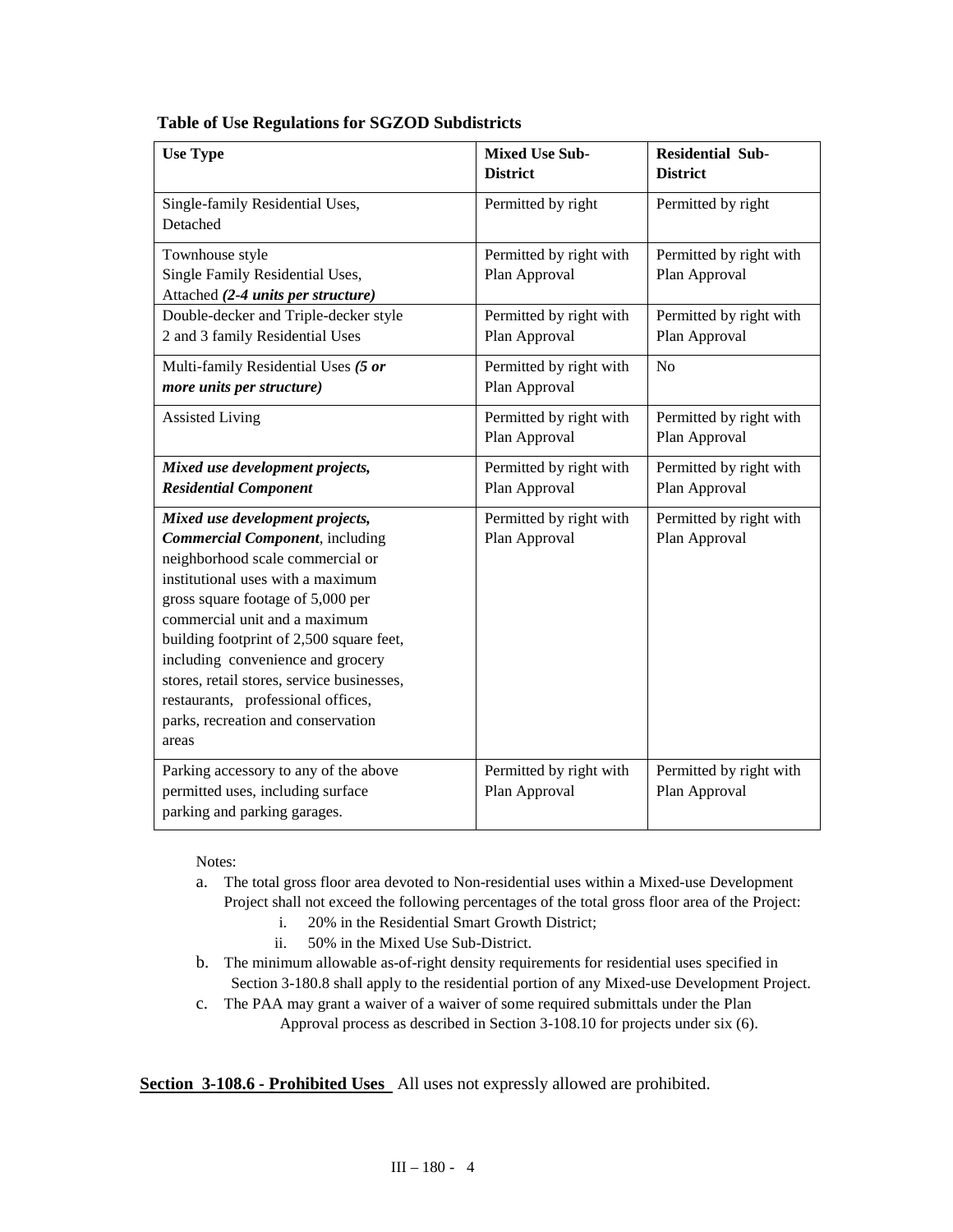### **Section 3-108.7- Housing and Housing Affordability**

1. Number of Affordable Housing Units. For all Projects, not less than twenty percent (20%) of housing units constructed shall be Affordable Housing. For purposes of calculating the number of units of Affordable Housing required within a Project, any fractional unit of 0.5 or greater shall be deemed to constitute a whole unit.

2. Administering Agency. The Westfield Housing Authority shall be designated as the administering agency for this ordinance. In a case where the Administering Agency cannot adequately carry out its administrative duties, upon certification of this fact by the Mayor or by DHCD such duties shall devolve to and thereafter be administered by a qualified housing entity designated by the Mayor or, in the absence of such timely designation, by an entity designated by the DHCD. In any event, such Administering Agency shall ensure the following, both prior to issuance of a Building Permit for a Project within the SGZOD, and on a continuing basis thereafter, as the case may be:

> a. prices of Affordable Homeownership Units are properly computed; rental amounts of Affordable Rental Units are properly computed;

b. income eligibility of households applying for Affordable Housing is properly and reliably determined;

c. the housing marketing and resident selection plan conform to all requirements and are properly administered;

d. sales and rentals are made to Eligible Households chosen in accordance with the housing marketing and resident selection plan with appropriate unit size for each household being properly determined and proper preference being given; and

e. Affordable Housing Restrictions meeting the requirements of this section are recorded with the proper registry of deeds.

3. Submission Requirements. As part of any application for Plan Approval for a Project within the SGZOD submitted under Sections 3-180.10 through 3-180.14 (or, for Projects not requiring Plan Approval, prior to submission of any application for a Building Permit), the Applicant must submit the following documents to the PAA and the Administering Agency:

> 1. evidence that the Project complies with the cost and eligibility requirements of Section 3-180.7(sub section 4).

> 2. project plans that demonstrate compliance with the requirements of the design and construction standards of Section 3-180.7 (sub section 5).3. a form of Affordable Housing Restriction that satisfies the requirements of Section 3- 180.7 (sub section 6) Affordable Housing Restriction).

These documents in combination, to be submitted with an application for Plan Approval (or, for Projects not requiring Plan Approval, prior to submission of any application for a Building Permit), shall include details about construction related to the provision, within the development, of units that are accessible to the disabled.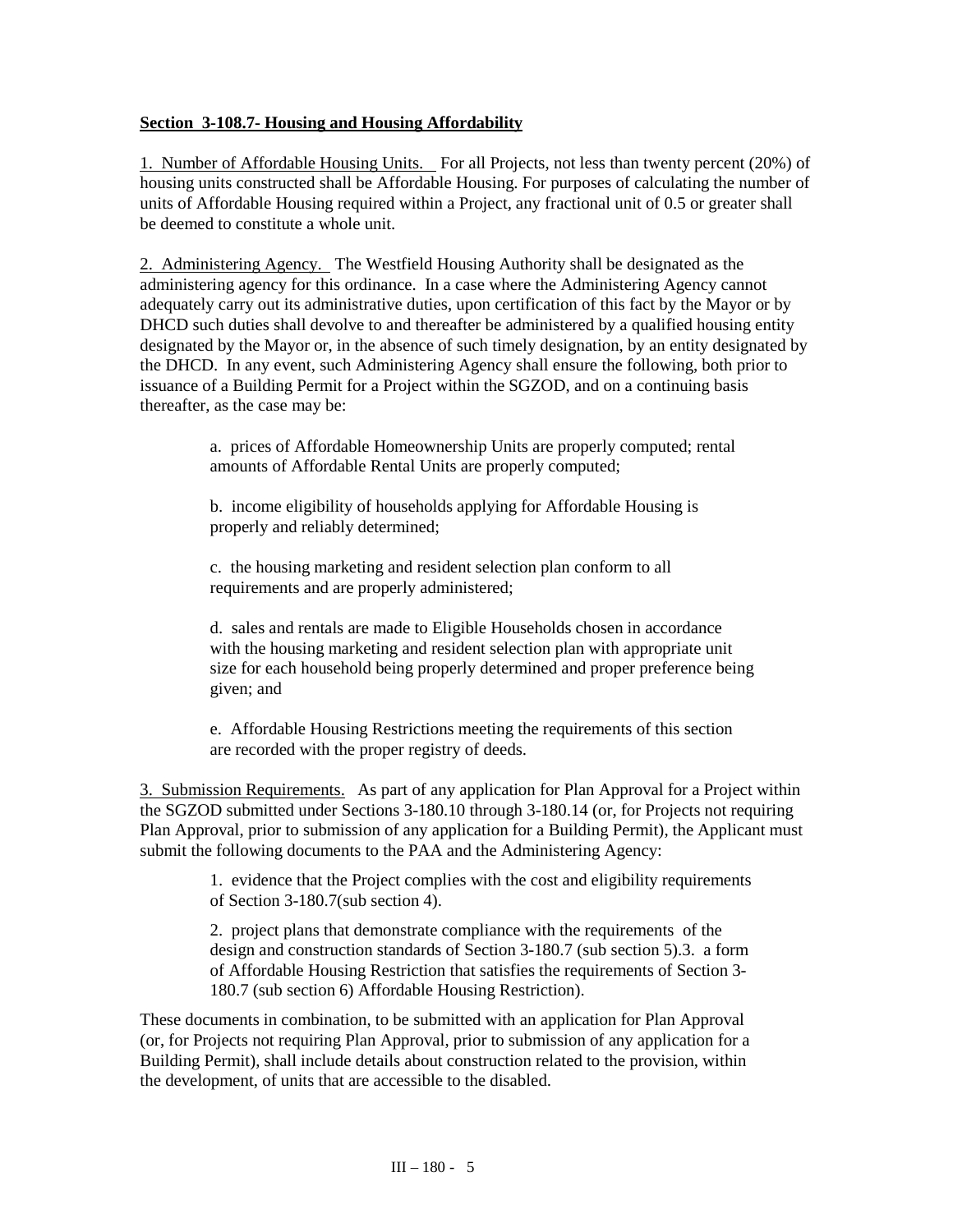4. Cost and Eligibility Requirements. Affordable Housing shall comply with the following requirements:

> a) Affordable Housing required to be offered for rent or sale shall be rented or sold to and occupied only by Eligible Households.

b) For an Affordable Rental Unit, the monthly rent payment, including utilities and parking, shall not exceed 30 percent of the maximum monthly income permissible for an Eligible Household, assuming a family size equal to the number of bedrooms in the unit plus one, unless other affordable program rent limits approved by the DHCD shall apply.

c) For an Affordable Homeownership Unit, unless otherwise waived by the State Department of Housing and Community Development, maximum allowable sale prices for Affordable Homeownership Units shall be calculated consistent with the Local Initiative Program standards set out in 760 CMR 45.03 or its successor regulation. Prior to the granting of any Building Permit or Plan Approval for a Project, the Applicant must demonstrate, to the satisfaction of the Administering Agency, that the method by which such affordable rents or affordable purchase prices are computed shall be consistent with state or federal guidelines for affordability applicable to Westfield.

5. Design and Construction. Units of Affordable Housing shall be finished housing units. Units of Affordable Housing shall be dispersed throughout the Project of which they are part and be comparable in initial construction quality and exterior design to the other housing units in the Project. The total number of bedrooms in the Affordable Housing shall, insofar as practicable, be proportionate to the total number of bedrooms in all units in the Project of which the Affordable Housing is part.

6. Affordable Housing Restriction. Each Project shall be subject to an Affordable Housing Restriction which is recorded with the appropriate registry of deeds or district registry of the Land Court and which contains the following:

> a) specification of the term of the affordable housing restriction which shall be no less than thirty years;

> b) the name and address of the Administering Agency with a designation of its power to monitor and enforce the affordable housing restriction;

> c) a description of the Affordable Homeownership Unit, if any, by address and number of bedrooms; and a description of the overall quantity and number of bedrooms and number of bedroom types of Affordable Rental Units in a Project or portion of a Project which are rental. Such restriction shall apply individually to the specifically identified Affordable Homeownership Unit and shall apply to a percentage of rental units of a rental Project or the rental portion of a Project without specific unit identification.

> d) reference to a housing marketing and resident selection plan, to which the Affordable Housing is subject, and which includes an affirmative fair housing marketing program, including public notice and a fair resident selection process. The housing marketing and selection plan may provide for preferences in resident selection to the extent consistent with applicable law; the plan shall designate the household size appropriate for a unit with respect to bedroom size and provide that the preference for such Unit shall be given to a household of the appropriate size;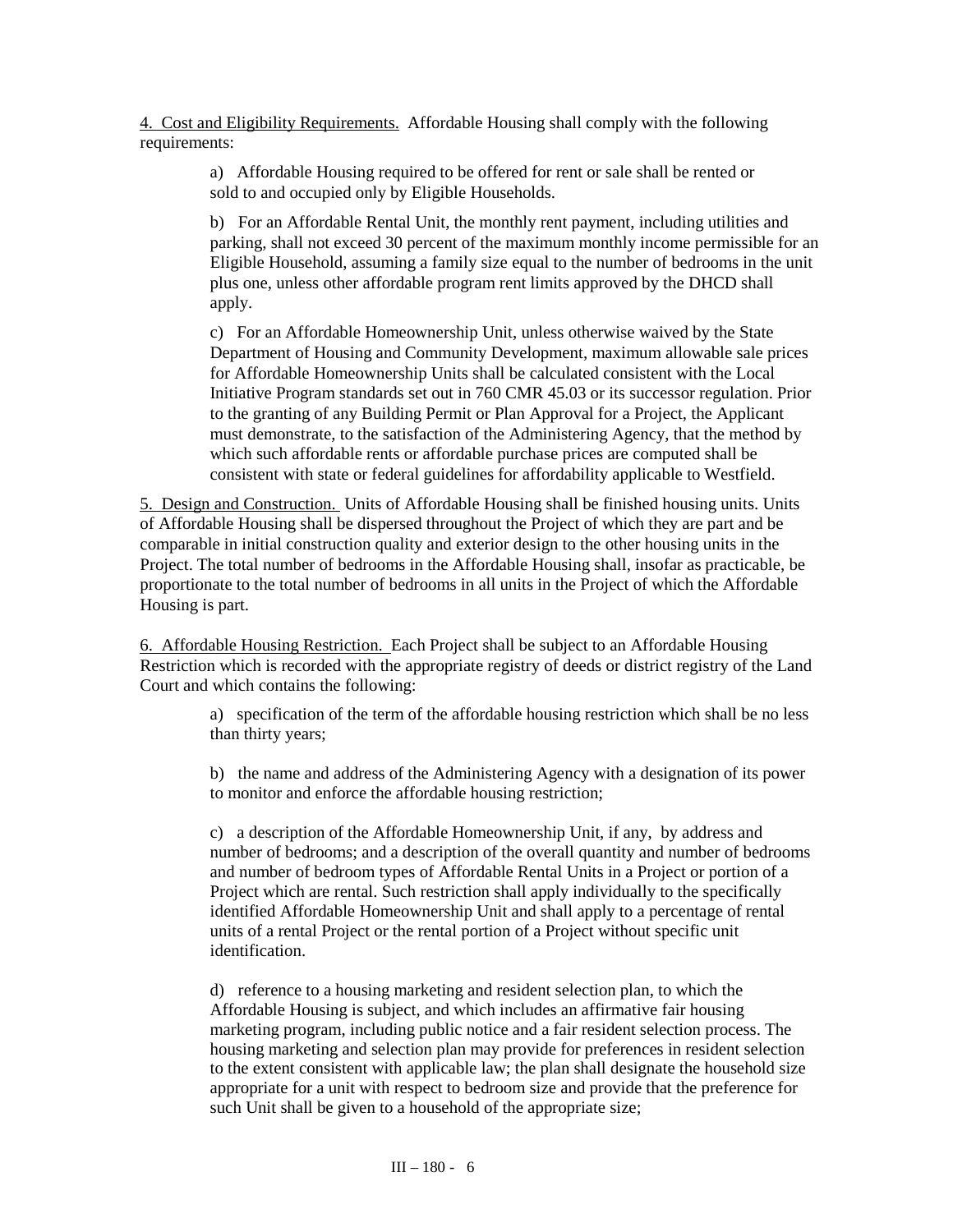e) a requirement that buyers or tenants will be selected at the initial sale or initial rental and upon all subsequent sales and rentals from a list of Eligible Households compiled in accordance with the housing marketing and selection plan;

f) reference to the formula pursuant to which rent of a rental unit or the maximum resale price of a homeownership will be set;

g) designation of the priority of the Affordable Housing Restriction over other mortgages and restrictions, provided that a first mortgage of a Homeownership Housing Unit to a commercial lender in an amount less than maximum resale price may have priority over the Affordable Housing Restriction if required by then current practice of commercial mortgage lenders;

h) a requirement that only an Eligible Household may reside in Affordable Housing and that notice of any lease of any Affordable Rental Unit shall be given to the Administering Agency;

i) provision for effective monitoring and enforcement of the terms and provisions of the affordable housing restriction by the Administering Agency;

j) provision that the restriction on an Affordable Homeownership Unit shall run in favor of the Administering Agency and/or the municipality, in a form approved by municipal counsel, and shall limit initial sale and re-sale to and occupancy by an Eligible Household;

k) provision that the restriction on Affordable Rental Units in a rental Project or rental portion of a Project shall run with the rental Project or rental portion of a Project and shall run in favor of the Administering Agency and/or the municipality, in a form approved by municipal counsel, and shall limit rental and occupancy to an Eligible Household;

l) provision that the owner[s] or manager[s] of Affordable Rental Unit[s] shall file an annual report to the Administering Agency, in a form specified by that agency certifying compliance with the Affordability provisions of this Ordinance and containing such other information as may be reasonably requested in order to ensure affordability; and

m) a requirement that residents in Affordable Housing provide such information as the Administering Agency may reasonably request in order to ensure affordability.

7. Costs of Housing Marketing and Selection Plan. The housing marketing and selection plan may make provision for payment by the Project applicant of reasonable costs to the Administering Agency to develop, advertise, and maintain the list of Eligible Households and to monitor and enforce compliance with affordability requirements.

8. Age Restrictions. Nothing in this Section 3-180 shall permit the imposition of restrictions on age upon all Projects throughout the entire SGZOD. However, the PAA may, in its review of a submission under this Section 3-180.7 (sub section 3) Submission Requirements), allow a specific Project within the SGZOD designated exclusively for the elderly, persons with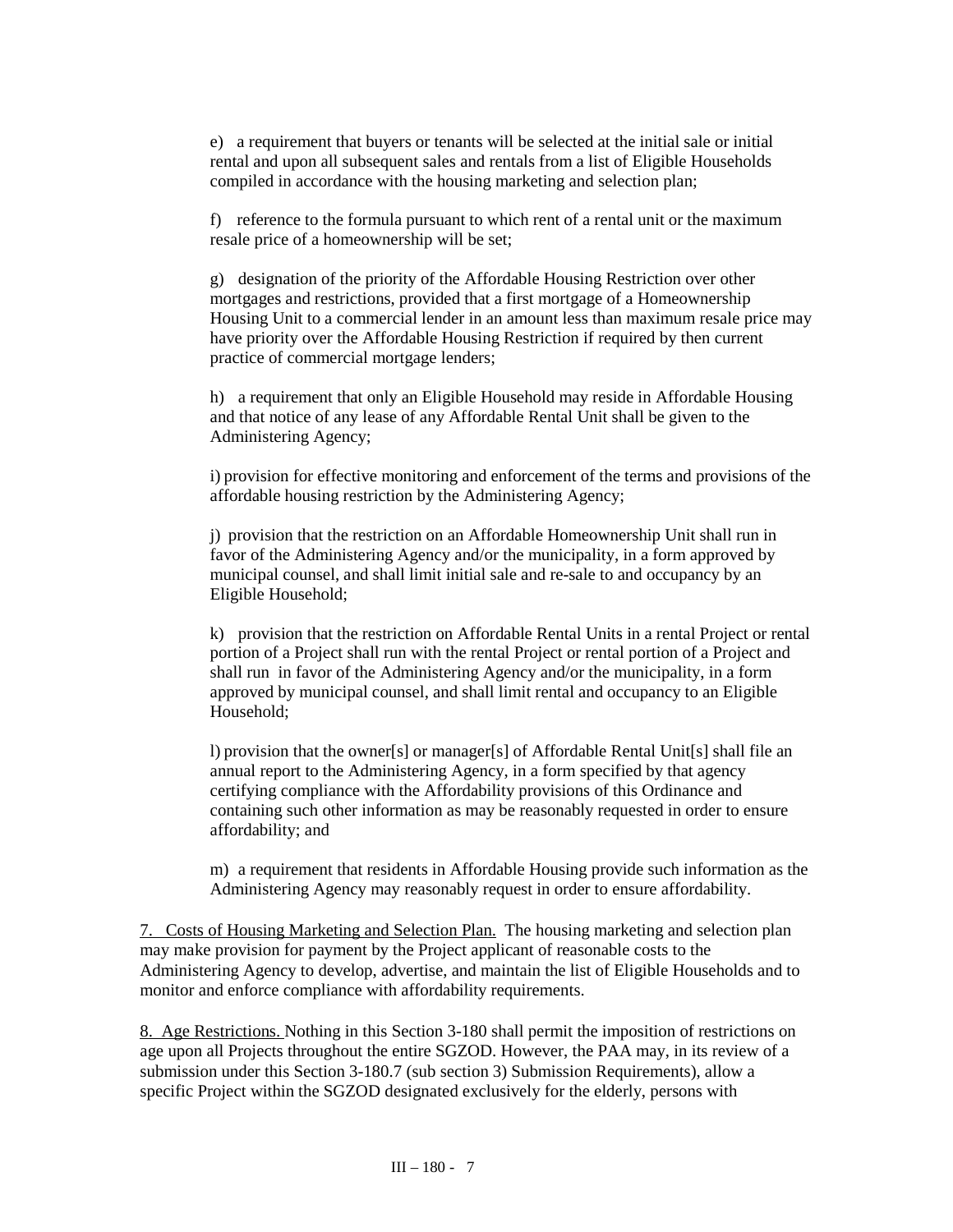disabilities, or for assisted living, provided that any such Project shall be in compliance with all applicable fair housing laws and not less than twenty-five percent (25%) of the housing units in such a restricted Project shall be restricted as Affordable units. Any Project which includes agerestricted residential units shall comply with applicable federal, state and local fair housing laws and regulations.

9. Phasing. For any Project that is approved and developed in phases in accordance with Section 180-10 sub-section 4, the proportion of Affordable Housing Units (and the proportion of Existing Zoned Units to Bonus Units as defined in 760 CMR 59.04 1(h)) shall be consistent across all phases.

10. No Waiver. Notwithstanding anything to the contrary herein, the Affordability provisions in this Section 3-180.7 shall not be waived.

#### **Section 3-180.8 - Dimensional and Density Requirements**

1. Table of Requirements. Notwithstanding anything to the contrary in this Zoning Ordinance, the dimensional requirements applicable in the SGZOD are as follows:

| <b>Use</b>                        | <b>Minimum</b>     | <b>Maximum</b>     |
|-----------------------------------|--------------------|--------------------|
|                                   | <b>Allowed</b>     | <b>Allowed</b>     |
|                                   | <b>Residential</b> | <b>Residential</b> |
|                                   | Density (du/ac.)   | Density (du/ac.)   |
| Dwelling Units, Single Family     | 8                  | 10                 |
| Detached                          |                    |                    |
| Townhouse style Dwelling Units,   | 8                  | 10                 |
| Single Family Attached (2-4 units |                    |                    |
| <i>per structure</i> )            |                    |                    |
| Dwelling Units, Duplex            | 12                 | 14                 |
| Dwelling Units, Triple- decker    | 12                 | 14                 |
| Dwelling Units, Multi-Family (4)  | 20                 | 24                 |
| or more units per structure)      |                    |                    |
| <b>Assisted Living</b>            | 20                 | 24                 |
| Mixed Use Development,            | 20                 | 24                 |
| Neighborhood Scale                |                    |                    |

# **Table of Density Requirements in the SGZOD District**

Notes:

a. For Mixed Use Developments, minimum and maximum density requirements are only applicable to the Residential Component of projects.

b. In calculating density requirements, wetland resource areas as defined in the Wetlands Protection Act (310 CMR 10.04), existing and proposed rights of way, and steep slopes in excess of 25% shall be excluded from density calculations.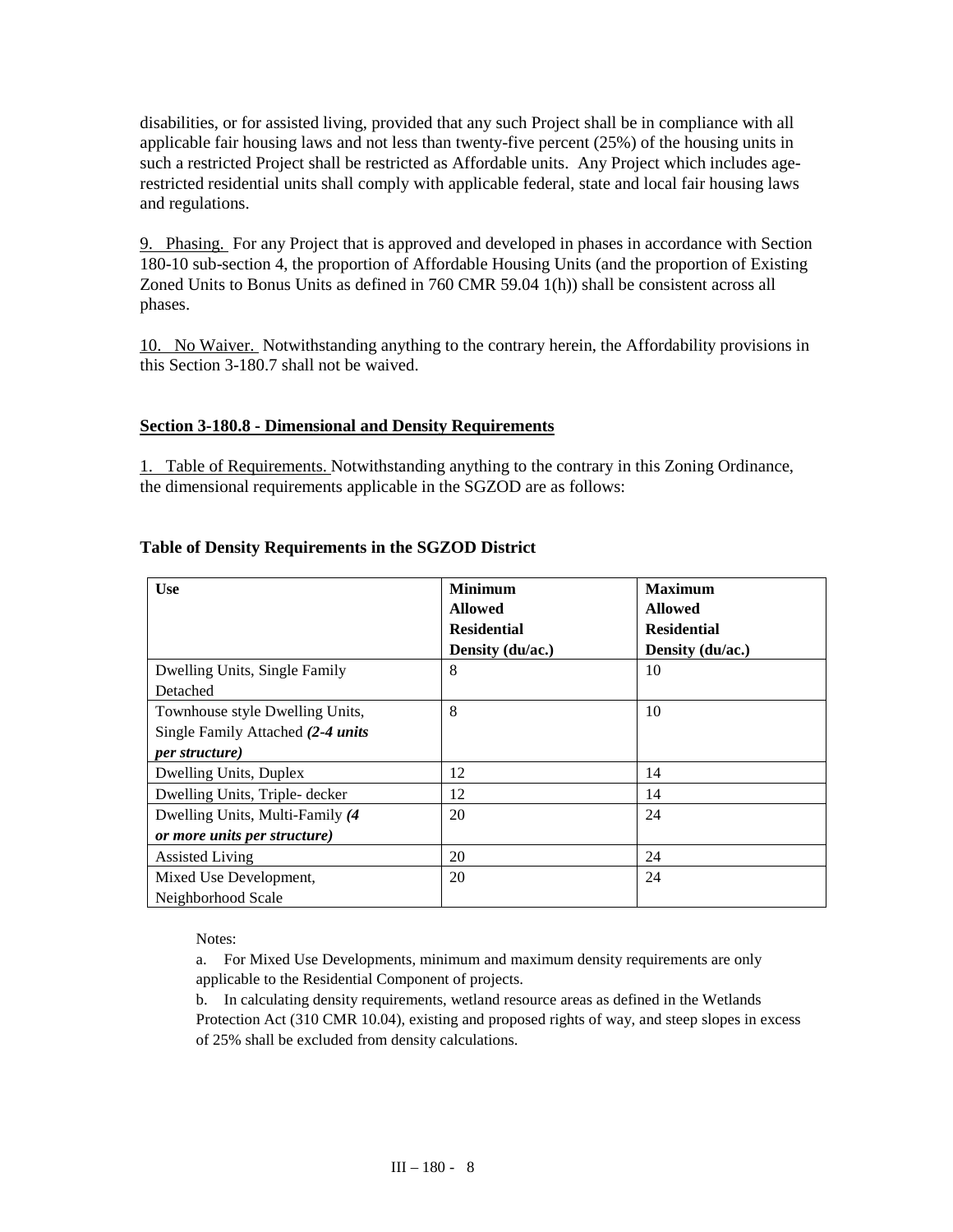|                                                           | <b>Mixed Use</b><br><b>Sub-District</b> | <b>Residential Sub-District*</b>                                                                                               |
|-----------------------------------------------------------|-----------------------------------------|--------------------------------------------------------------------------------------------------------------------------------|
| Minimum front yard<br>setback (see note a $&$ b<br>below) | $20$ ft                                 | 10 <sub>ft</sub>                                                                                                               |
| Minimum side yard (see<br>note c below)                   | $15 \text{ ft}$                         | $0$ ft                                                                                                                         |
| Minimum rear yard                                         | $20$ ft                                 | $15 \text{ ft}$                                                                                                                |
| <b>Maximum</b> height                                     | $45 \text{ ft}$                         | 35 <sub>ft</sub>                                                                                                               |
| <b>Maximum stories</b>                                    | 3                                       | 21/2                                                                                                                           |
| <b>Minimum</b> frontage                                   | $100$ ft                                | Width of existing or proposed<br>building on lot (provided that<br>at no point can the lot have<br>less than 20ft of frontage) |

# **Table of Height and Setback Requirements in the SGZOD District**

\*The Residential Sub-district dimensional requirements pertain to individual townhouse lots within a project.

#### Notes:

- a. All residential sub-district projects will require a setback of the development as a whole from abutting properties of at least 15 feet front, side, and rear (referred to as the "Project Buffer Zone") as measured from the project property line. An individual lot can include the Project Buffer Zone as long as 15ft of the buffer is required to remain vegetated as set forth in the condominium documents. The PAA may waive this requirement if by complying with it, the developer would not be able to meet the minimum density required.
- b. For private ways, front yard setbacks will be measured from the edge of the traveled way (not including parking). For public ways, front yard setbacks will be measured from the edge of the right of way.
- c. There is no side yard requirement for attached dwelling units, however no more than 5 units may be attached. Noncontiguous buildings require a 15ft side yard between buildings.

2. Dimensional Waivers in Substantially Developed Sub-district. The PAA may, in order to encourage the development of infill housing units on undeveloped lots within a Substantially Developed Sub-district, grant a waiver to the dimensional standards of Section 3-180.8, in accordance with Section 3-180.12 sub-section 3 "Waivers".

**Section 3-180.9 - Parking Requirements** The parking requirements applicable for Projects within the SGZOD are as follows.

1. Number of parking spaces. Unless otherwise approved by the PAA, the minimum number of off-street parking spaces required shall be provided by use, either in surface parking, within garages or other structures, or on-street:, based upon the parking requirements of the underlying zoning district in the Westfield Zoning Ordinance.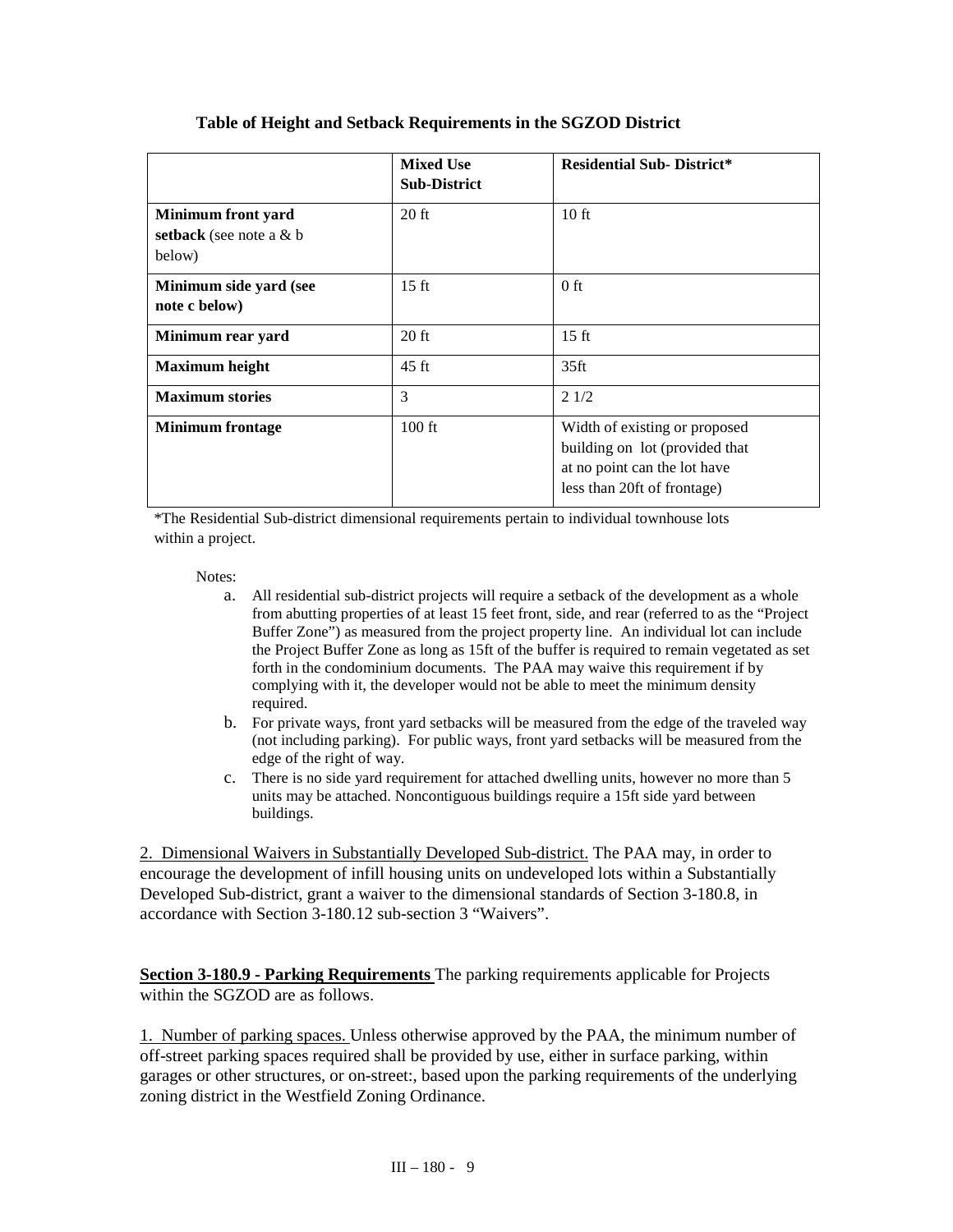The PAA may allow for additional visitor parking spaces beyond the maximum spaces per unit if deemed appropriate given the design, layout and density of the proposed residential or other development. The PAA may allow for a decrease in the required parking as provided in subsections 2 and 3 below.

2. Shared Parking. Notwithstanding anything to the contrary herein, the use of shared parking to fulfill parking demands noted above that occur at different times of day is strongly encouraged. Minimum parking requirements above may be reduced by the PAA through the Plan Approval process (or, for Projects not requiring Plan Approval, prior to submission of any application for a Building Permit), if the applicant can demonstrate that shared spaces will meet parking demands by using accepted methodologies (e.g. the Urban Land Institute Shared Parking Report, ITE Shared Parking Guidelines, or other approved studies).

3. Reduction in parking requirements. Notwithstanding anything to the contrary herein, any minimum required amount of parking may be reduced by the PAA through the Plan Approval process (or, for Projects not requiring Plan Approval, prior to submission of any application for a Building Permit), if the applicant can demonstrate that the lesser amount of parking will not cause excessive congestion, endanger public safety, or that lesser amount of parking will provide positive environmental or other benefits, taking into consideration:

a) the availability of surplus off street parking in the vicinity of the use being served and/or the proximity of a bus stop or transit station;

b) the availability of public or commercial parking facilities in the vicinity of the use being served;

c) shared use of off street parking spaces serving other uses having peak user demands at different times;

d) age or other occupancy restrictions which are likely to result in a lower level of auto usage;

e) impact of the parking requirement on the physical environment of the affected lot or the adjacent lots including reduction in green space, destruction of significant existing trees and other vegetation, destruction of existing dwelling units, or loss of pedestrian amenities along public ways; and

f) such other factors as may be considered by the PAA.

4. Location of Parking. Any surface parking lot shall, to the maximum extent feasible, be located at the rear or side of a building, relative to any principal street, public open space, or pedestrian way.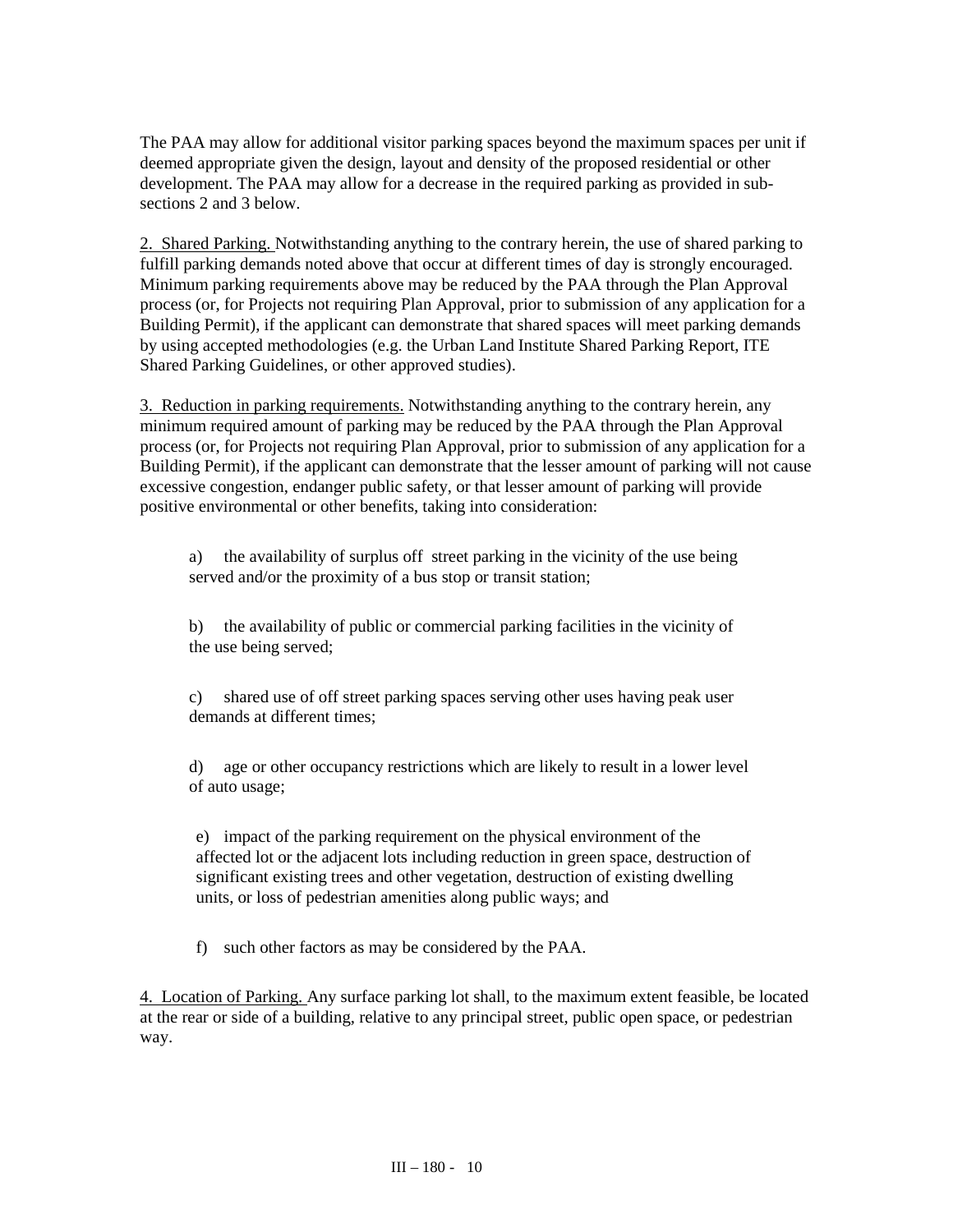## **Section 3-180.10 - Plan Approval of Projects: General Provisions**

1. Plan Approval. An Application for Plan Approval shall be reviewed by the PAA for consistency with the purpose and intent of Sections 3-180.10 through 3-180.14. Such Plan Approval process shall be construed as an as-of-right review and approval process as required by and in accordance with the Enabling Laws. The following categories of Projects shall be subject to the Plan Approval process:

- a) Any Residential Project, except single family detached units.
- b) Any Mixed-use Development Project;
- c) Any project consisting solely of non-residential uses; and
- d) Any Project seeking a waiver.

The PAA may grant a waiver of some required submittals under the Plan Approval process as described in Section 6-10.3 for projects under six (6) units.

2. Plan Approval Authority (PAA). The Westfield Planning Board, consistent with G.L. Chapter 40R and 760 CMR 59.00, shall be the Plan Approval Authority (the "PAA"), and it is authorized to conduct the Plan Approval process for purposes of reviewing Project applications and issuing Plan Approval decisions within the SGZOD.

3. PAA Regulations. The Plan Approval Authority may adopt administrative rules and regulations relative to Plan Approval. Such rules and regulations must be approved by the Department of Housing and Community Development

4. Project Phasing. An Applicant may propose, in a Plan Approval submission, that a Project be developed in phases, provided that the submission shows the full build-out of the Project and all associated impacts as of the completion of the final phase, and subject to the approval of the PAA. Any phased project shall comply with the provisions of Section 3-180.7 sub-section 9.

#### **Section 3-180.11 - Plan Approval Procedures**

1. Pre-application. Prior to the submittal of a Plan Approval submission, a "Concept Plan" may be submitted to help guide the development of the definitive submission for Project build-out and individual elements thereof. Such Concept Plan should reflect the following:

- a) Overall building envelope areas;
- b) Open space and natural resource areas; and
- c) General site improvements, groupings of buildings, and proposed land uses.

The Concept Plan is intended to be used as a tool for both the applicant and the PAA to ensure that the proposed Project design will be consistent with the Design Standards and other requirements of the SGZOD.

2. Required Submittals. An application for Plan Approval shall be submitted to the PAA on the For any Project that is subject to the Affordability requirements of Section 3-180.7, the application shall be accompanied by all materials required under Section 3-180.7 sub-section 3 'Submission Requirements'. form and application fee as specified in the PAA regulations. The application shall be accompanied by such plans and documents as may be required in the PAA regulations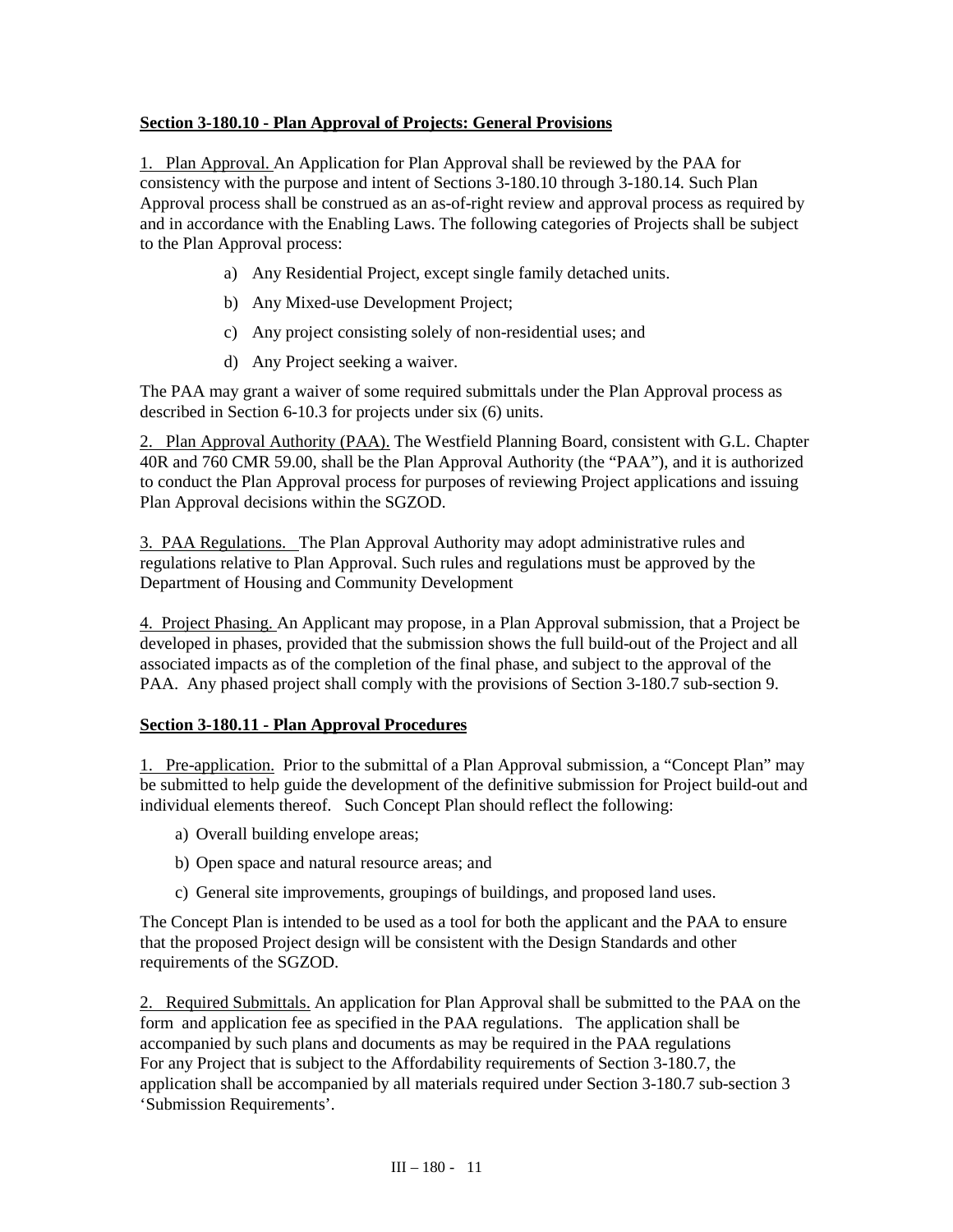All site plans shall be prepared by a certified architect, landscape architect, and/or a civil engineer registered in the Commonwealth of Massachusetts. All landscape plans shall be prepared by a certified landscape architect registered in the Commonwealth of Massachusetts. All building elevations shall be prepared by a certified architect registered in the Commonwealth of Massachusetts. All plans shall be signed and stamped, and drawings prepared at a scale of [one inch equals forty feet (1"=40') or larger], or at a scale as approved in advance by the PAA.

3. Filing. An applicant for Plan Approval shall file the required number of copies of the application form and the other required submittals as set forth in the PAA Regulations with the City Clerk and a copy of the application including the date of filing certified by the City Clerk shall be filed forthwith with the PAA.

4. Circulation to Other Boards. Upon receipt of the Application, the PAA shall immediately provide a copy of the application materials to the City Council, Conservation Commission, Police Department, Fire Department, Water Resources Department, Building Inspector, Airport Commission, Gas & Electric Department, Engineering Department, City Engineer, Board of Health, Department of Public Works, and the Office of Community Development (for any Project subject to the Affordability requirements of Section 3-180.7) for comment, and any such board, agency or officer shall provide any written comments within 60 days of its receipt of a copy of the plan and application for approval.

5. Hearing.The PAA shall hold a public hearing for which notice has been given as provided in Section 11 of G.L. Chapter 40A. The decision of the PAA shall be made, and a written notice of the decision filed with the City Clerk, within 120 days of the receipt of the application by the City Clerk. The required time limits for such action may be extended by written agreement between the applicant and the PAA, with a copy of such agreement being filed in the office of the City Clerk. Failure of the PAA to take action within said 120 days or extended time, if applicable, shall be deemed to be an approval of the Plan Approval application.

6. Peer Review. The applicant shall be required to pay for reasonable consulting fees to provide peer review of the Plan Approval application, pursuant to G.L. Chapter 40R, Section 11(a). Such fees shall be held by the City in a separate account and used only for expenses associated with the review of the application by outside consultants, including, but not limited to, attorneys, engineers, urban designers, housing consultants, planners, and others. Any surplus remaining after the completion of such review, including any interest accrued, shall be returned to the applicant forthwith.

#### **Section 3-180.12 - Plan Approval Decisions**

1. Plan Approval. Plan Approval shall be granted where the PAA finds that:

- a) the applicant has submitted the required fees and information as set forth in the PAA Regulations; and
- b) the Project as described in the application meets all of the requirements and standards set forth in this Section 3-180 and the PAA Regulations, or a waiver has been granted therefrom;
- c) the Project conforms to the attached Design Standards;
- d) any extraordinary adverse potential impacts of the Project on nearby properties have been adequately mitigated.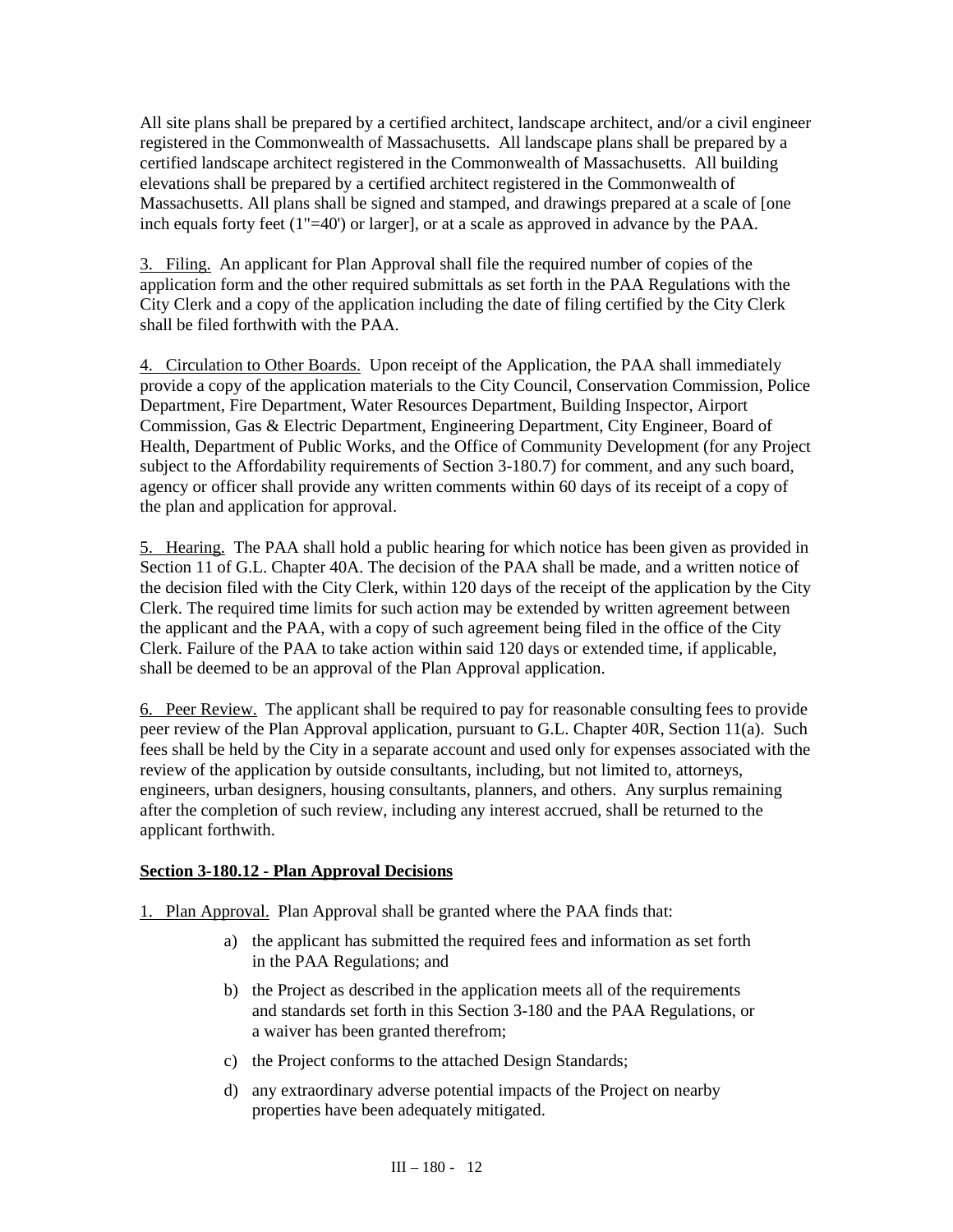For a Project subject to the Affordability requirements of Section 3-180.7, compliance with condition (b) above shall include written confirmation by the Administering Agency that all requirements of that Section have been satisfied. The PAA may attach conditions to the Plan Approval decision that are necessary to ensure substantial compliance with this Section 3-180, or to mitigate any extraordinary adverse potential impacts of the Project on nearby properties.

2. Plan Disapproval. A Plan Approval application may be disapproved only where the PAA finds that:

- a) the applicant has not submitted the required fees and information as set forth in the Regulations; or
- b) the Project as described in the application does not meet all of the requirements and standards set forth in this Section 3-180 and the PAA Regulations, or that a requested waiver therefrom has not been granted;
- c) the Project as described in the application does not conform to the Design Standards, or;
- d) it is not possible to adequately mitigate significant adverse project impacts on nearby properties by means of suitable conditions.

3. Waivers. Upon the request of the Applicant, the Plan Approval Authority may waive dimensional and other requirements of Section 3-180, including the Design Standards, in the interests of design flexibility and overall project quality, and upon a finding of the following:

- a) consistency of such variation with the overall purpose and objectives of the SGZOD,
- b) such waiver will allow the Project to achieve the density, Affordability, mix of uses, and/or physical character allowable under this Section 3-180.
- c) there are compelling reasons of safety, aesthetics or site design issues,
- d) that it will result in an improved project in conformance with the purpose and intent of this Article, and
- e) that it is in the best interest of the City.

If a waiver of the 50 foot setback requirement for the development as a whole from abutting properties is sought, the PAA may require the proponent to provide fencing and vegetative buffering or screening to reduce visual impacts to the surrounding neighborhood.

4. Project Phasing. The PAA, as a condition of any Plan Approval, may allow a Project to be phased at the request of the Applicant, or it may require a Project to be phased to mitigate any extraordinary adverse Project impacts on nearby properties. For Projects that are approved and developed in phases, the proportion of Affordable to market rate units shall be consistent across all phases, and the proportion of Existing Zoned Units to Bonus Units (as those terms are defined under 760 CMR 59.00) shall be consistent across all phases.

5. Form of Decision. The PAA shall issue to the applicant a copy of its decision containing the name and address of the owner, identifying the land affected, and the plans that were the subject of the decision, and certifying that a copy of the decision has been filed with the City Clerk and that all plans referred to in the decision are on file with the PAA. If twenty (20) days have elapsed after the decision has been filed in the office of the City Clerk without an appeal having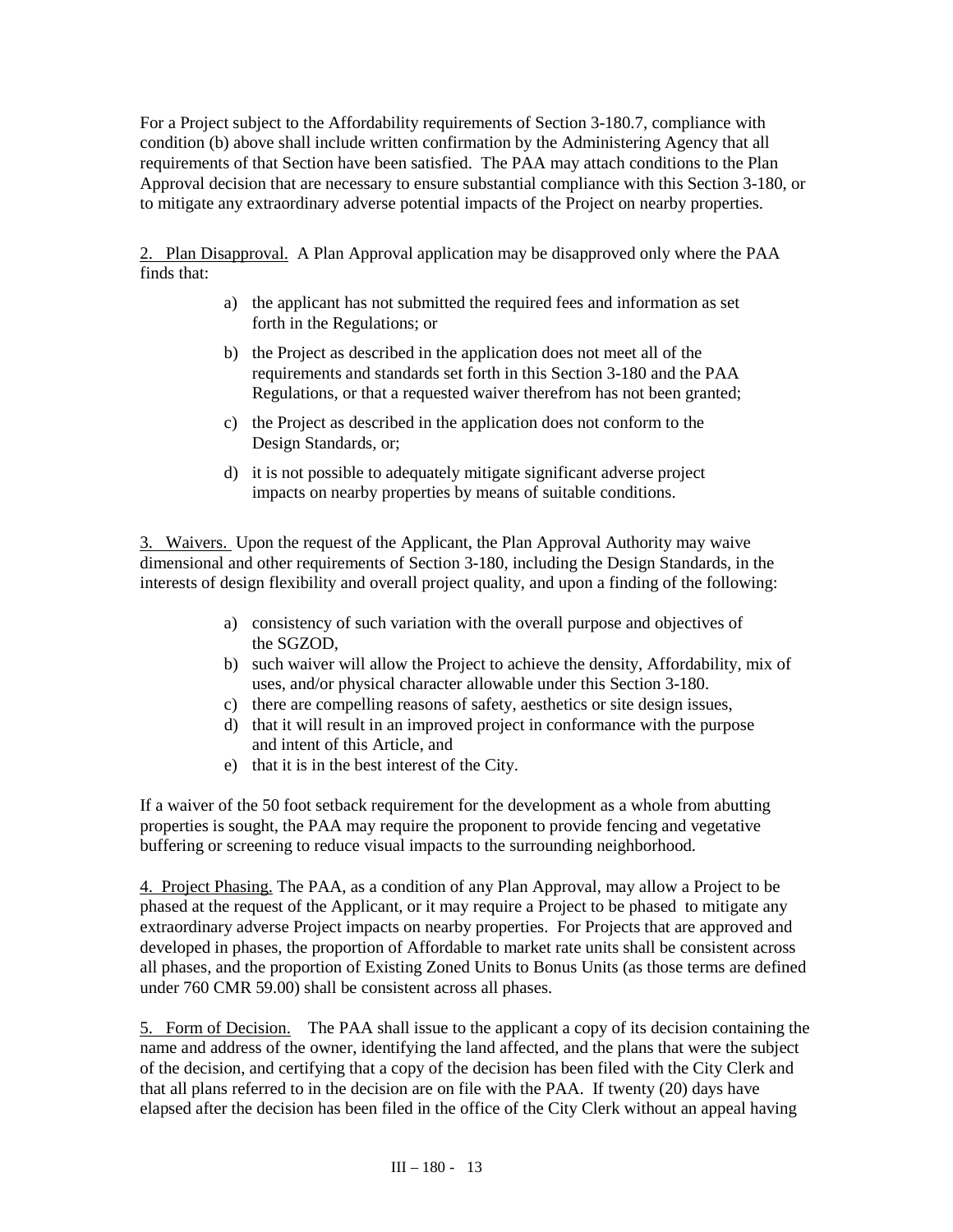been filed or if such appeal, having been filed, is dismissed or denied, the City Clerk shall so certify on a copy of the decision. If a plan is approved by reason of the failure of the PAA to timely act, the City Clerk shall make such certification on a copy of the application. A copy of the decision or application bearing such certification shall be recorded in the registry of deeds for the county and district in which the land is located and indexed in the grantor index under the name of the owner of record or recorded and noted on the owner's certificate of title. The fee for recording or registering shall be paid by the applicant.

6. Validity of Decision. A Plan Approval shall remain valid and shall run with the land indefinitely, provided that construction has commenced within two years after the decision is issued, which time shall be extended by the time required to adjudicate any appeal from such approval and which time shall also be extended if the Project proponent is actively pursuing other required permits for the Project or there is other good cause for the failure to commence construction, or as may be provided in a Plan Approval for a multi-phase Project.

# **Section 3-180.13 - Change in Plans after Approval by PAA**

1. Minor Change. After Plan Approval, an applicant may apply to make minor changes in a Project involving minor utility or building orientation adjustments, or minor adjustments to parking or other site details that do not affect the overall buildout or building envelope of the site, or provision of open space, number of housing units, or housing need or affordability features. Such minor changes must be submitted to the PAA on redlined prints of the approved plan, reflecting the proposed change, and on application forms provided by the PAA**.** The PAA may authorize such changes at any regularly scheduled meeting, without the need to hold a public hearing. The PAA shall set forth any decision to approve or deny such minor change by motion and written decision, and provide a copy to the applicant for filing with the City Clerk.

2. Major Change. Those changes deemed by the PAA to constitute a major change in a Project because of the nature of the change in relation to the prior approved plan, or because such change cannot be appropriately characterized as a minor change as described above, shall be processed by the PAA as a new application for Plan Approval pursuant to Sections 3-180.10 through 3- 180.14.

**Section 3-180.14 – Severability** If any provision of this Section 3-180 is found to be invalid by a court of competent jurisdiction, the remainder of Section 3-180 shall not be affected but shall remain in full force. The invalidity of any provision of this Section 3-180 shall not affect the validity of the remainder of the City's Zoning Ordinance.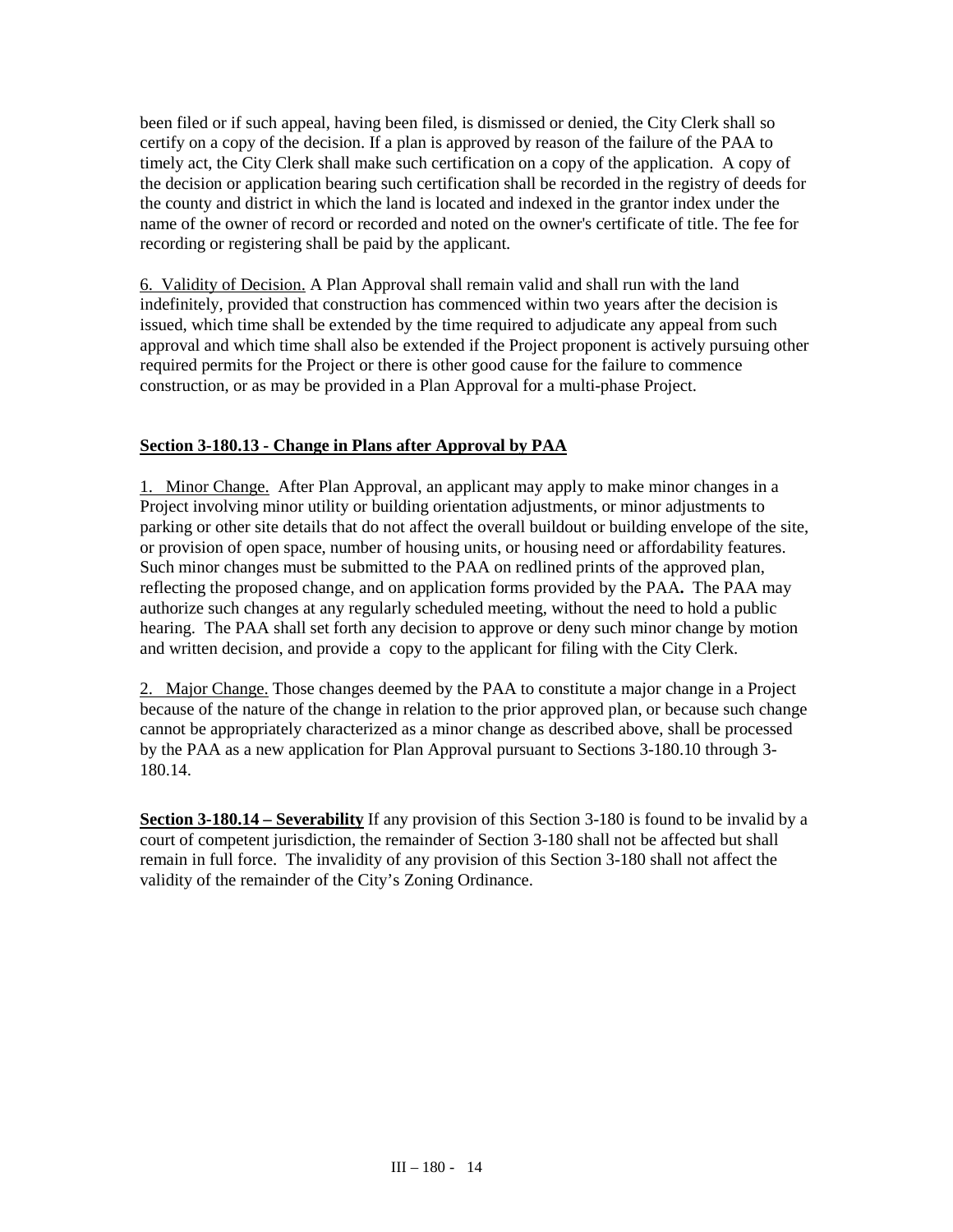# *Design Standards For Smart Growth Zoning Overlay Districts (SGZOD) – Section 3-180*

**1. Adoption of Design Standards**. Any Project undergoing the Plan Approval process shall be subject to design standards as set forth below ("Design Standards").

**2. Purpose**. The Design Standards are adopted to ensure that the physical character of Projects within the SGZOD:

a) will be complementary to nearby buildings and structures;

b) will be consistent with the Comprehensive Housing Plan, an applicable master plan, an area specific plan, or any other plan document adopted by the City; and c) will provide for high-density quality development consistent with the character of building types, streetscapes, and other community features traditionally found in densely settled areas of the City.

3. **General Design Standards.** The following design standards shall apply in all sub-districts.

# *Building Character and Design*

- Buildings shall have the primary entrance oriented to the street on which the building fronts.
- To improve the pedestrian scale of the district, and reflect the pattern and character of surrounding buildings, buildings shall include articulations, such as cornices, bay windows dormers, peaked corner turrets, or other vertical articulations that add dimension to the building facades.
- Long building facades shall be broken up with multiple entrances or staggered facades, creating the feeling of a row of individual buildings.
- Buildings with flat roofs shall have a cornice. Roof projections or roof elements that are visible from the street shall be architecturally integrated with the overall building design.
- Attention shall be paid to the design of front doors, with covered front entries or other details

The commercial elements of any mixed-use development project shall be planned and designed in an integral manner to complement the residential uses

#### *Parking and Curbcuts*

• Parking areas for office uses shall be sited behind buildings or to the side of buildings with screening from the sidewalk. Driveways shall be located on the side streets where possible, and garage entries shall be located behind the buildings or on side streets where possible. Garage entries facing the street shall have doors designed with windows, panels, or other articulations. All commercial parking shall be screened from the sidewalk as described below.